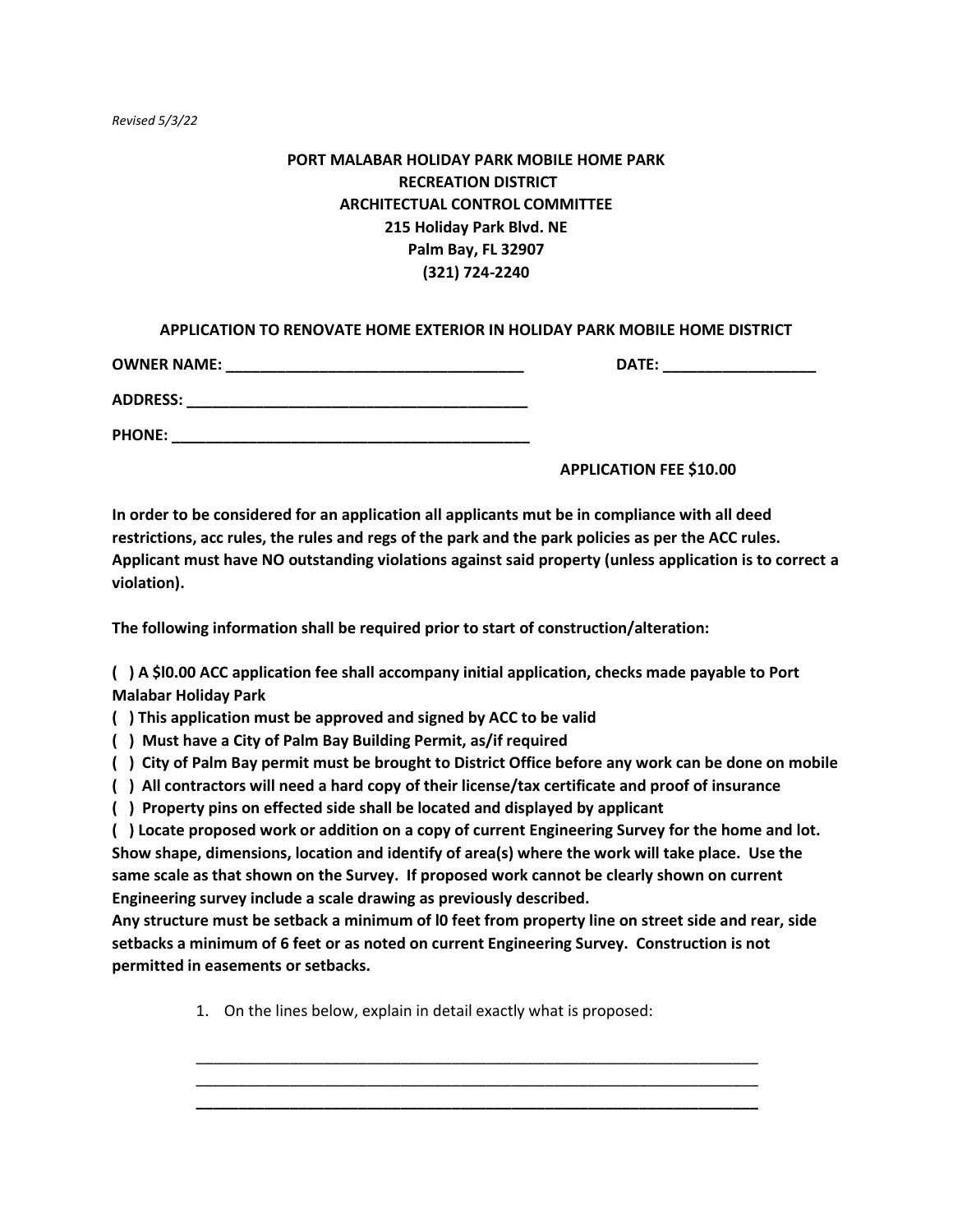2. What materials are to be used (i.e. wood, aluminum, stucco, PVC, etc.):

\_\_\_\_\_\_\_\_\_\_\_\_\_\_\_\_\_\_\_\_\_\_\_\_\_\_\_\_\_\_\_\_\_\_\_\_\_\_\_\_\_\_\_\_\_\_\_\_\_\_\_\_\_\_\_\_\_\_\_

3. Who is to perform the work: (If owner, so state, if contractor or subcontractor(s), list name(s) and type of work each will perform, a copy of their license/tax certificate and insurance certificate.

\_\_\_\_\_\_\_\_\_\_\_\_\_\_\_\_\_\_\_\_\_\_\_\_\_\_\_\_\_\_\_\_\_\_\_\_\_\_\_\_\_\_\_\_\_\_\_\_\_\_\_\_\_\_\_\_\_\_\_\_\_\_\_\_\_\_\_

- 4. Work will commence on example and be completed on \_\_\_\_\_\_\_\_\_\_\_Approximate dates).
- 5. Contractor agrees no work will be done on Sundays and Legal National holidays. Work hours are 8:00 AM to 5:00 PM.

# *Approval is subject to applicant obtaining the required City of Palm Bay Building Permit*

Whenever the terms "home", "Mobile Home" or "Manufactured Home" are used herein it shall mean a mobile home defined in the corporate title of this District. Exterior of appurtenance (Patio, Utility Buildings, etc.) should match siding of the mobile home or blend in architecturally. All accessory structures must be tied down.

All debris must be cleaned up daily and removed upon completion of project.

All materials must be stored in the carport.

Any Construction without an approved ACC Application will be stopped immediately.

\*\*\* THESE INSTRUCTIONS, WHICH ARE MADE A PART OF THE APPLICATION TO CONSTRUCT, ARE

UNDERSTOOD BY THE UNDERSIGNED.

**"The undersigned hereby agrees to supply the ACC with any additional information and/or documentation which may be requested by the ACC."**

**The ACC reserves the right to visit work in progress and review work upon completion.**